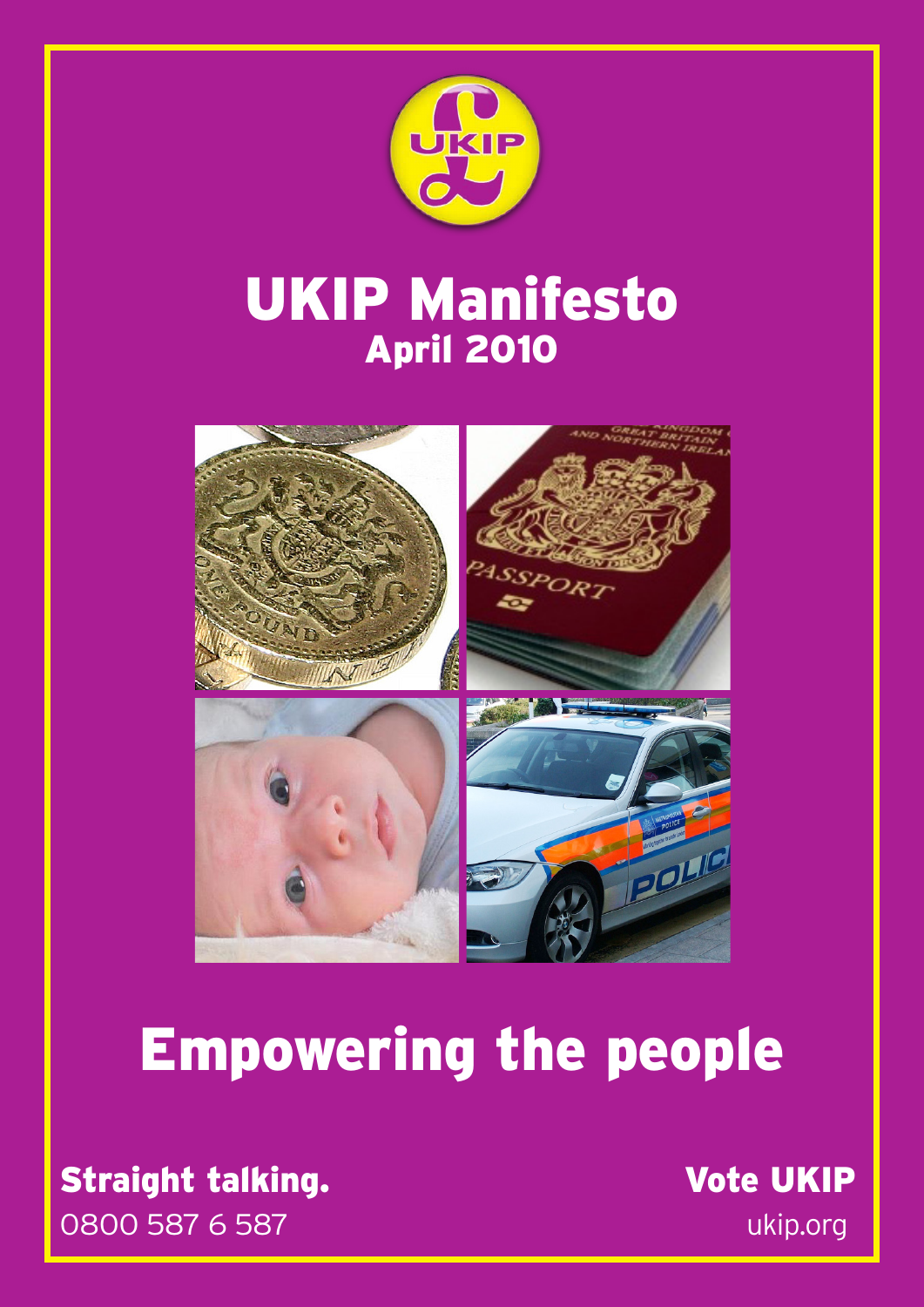

#### **Foreword**

In June 2009, the UK Independence Party (UKIP) beat the ruling Labour Government as well as the Liberal Democrats in the European elections, the most recent major national vote. UKIP achieved 2.4 million votes and 16.5% of the national vote. The message was clear: UKIP is here to stay.

UKIP has 12 MEPs, two Lords, and more than 100 local councillors spread across the country. Now we are asking the British people to vote in our first directly elected Westminster MPs.

While withdrawal from the European Union (EU) political superstate is central to UKIP's message, the party has a full range of policies that have helped it grow to become Britain's fourth largest political party.

This manifesto illustrates how withdrawal from the EU can benefit the UK right across the spectrum, from immigration to crime, tax, jobs and the economy, pensions, public services, and even through to animal welfare and Post Offices. Few realise just how much the EU now controls and interferes with our day-to-day lives, despite never having obtained permission to do so from the British people.

Europhile propagandists say that 60% of our trade and three million British jobs depend on our EU membership. This is untrue. European companies sell us more than we sell them; we are their largest client. So our trade and jobs would continue if we left the European Union, and we would benefit by escaping from its crippling over-regulation.

Today, a large majority of our national law is imposed by Brussels (for example, 72% of business regulation). All told, there are more than 120,000 EU directives and regulations in force in the UK. In addition, European Court of Justice verdicts, the EU Arrest Warrant, Europol and the EU's body of law, Corpus Juris, all act to undermine our legal and constitutional system.

#### **Index**

| The Economy: Tax, Budget & Regulation3   |  |
|------------------------------------------|--|
| The Economy: Jobs, Enterprise & Skills 4 |  |
|                                          |  |
|                                          |  |
|                                          |  |
|                                          |  |
|                                          |  |
|                                          |  |
|                                          |  |

As one of the two largest contributors to the EU budget, Britain now gives £16.4bn gross p.a in cash to Brussels (£45m a day). Our net contribution amounts to £6.4bn p.a., which will rise to more than £10bn with the loss of our rebate. Including indirect costs such as red tape, the true cost of the EU to the UK is estimated at up to £120 billion a year.

The current political elite - 'the LibLabConsensus' - need to hide this massive surrender of power from the voters. They employ tactics such as introducing EU laws as obscure statutory instruments and regularly deny the reality of who actually runs our country. Some now routinely serve EU interests before those of their own country.

Yet the British people are not fooled, and a consistent majority want to leave the EU. A BBC Politics Show poll in 2009 showed 55% want out of the EU. In 2008 an ITV Luton referendum showed 54% wanting to leave. Yet nobody aged under 54 has had a chance to vote on this issue. We need a new referendum on EU membership. Only UKIP represents the majority view.

Labour and the Liberal Democrats shamefully contrived to break their last manifesto commitments and deny the British people a referendum on the appalling Lisbon Treaty (in reality an EU constitution), showing utter contempt for democracy. The Conservatives were little better, with their EU 'Cast Iron Guarantee' being shown to be brittle and worthless.

UKIP is the only party determined to bring power and control back to Westminster and the British people. Only UKIP will enable us to govern in the best interests of the UK.

It is time for straight talking.

#### **Lord Pearson of Rannoch** Party Leader

#### **Nigel Farage MEP**

Chief Party Spokesman

**David Campbell Bannerman MEP** Deputy Leader and Head of Policy

| Foreign Affairs & International Trade 10 |  |
|------------------------------------------|--|
|                                          |  |
|                                          |  |
|                                          |  |
| The Constitution & How We Are Governed13 |  |
| Culture & Restoring Britishness 13       |  |
| Food, Farming & the Countryside14        |  |
|                                          |  |
|                                          |  |



"The true cost of the EU is estimated at up to £120bn a year"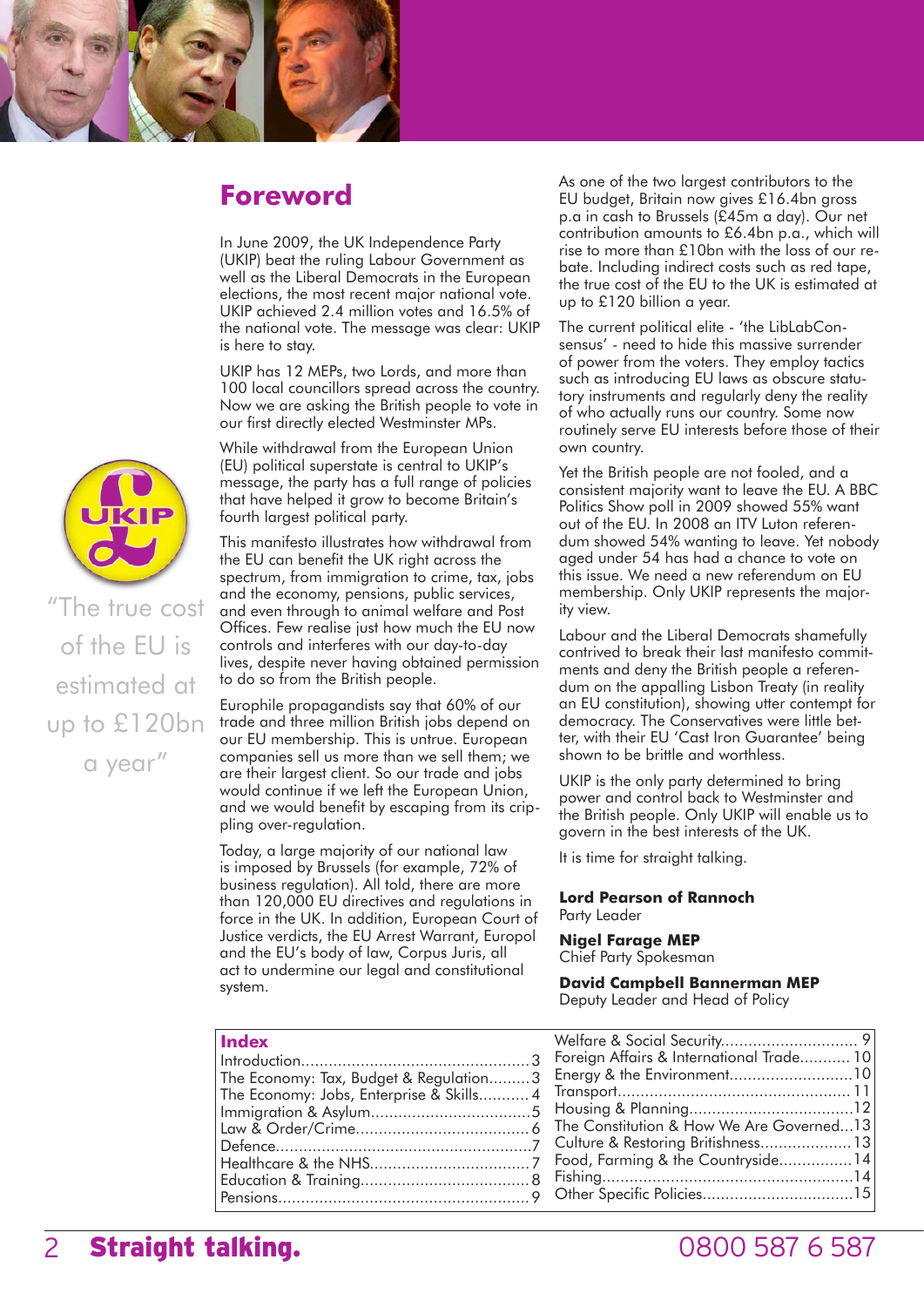

#### **Introduction Time for Common Sense Britain**

UKIP believes that by leaving the European Union Britain will regain three essential Freedoms.

#### **Freedom of Action**

No longer will our country have to grovel to the EU for permission to spend our own money to save our Post Offices, car plants or power stations, or to negotiate our trade deals and determine our destiny.

While we face serious challenges, the UK's 'portfolio of power' is still considerable. Britain is the world's sixth largest economy, with London the world's largest financial centre. Britain is also a member of the G8 and G20 groups of wealthy nations, the International Monetary Fund, World Bank, World Trade Organisation, the Commonwealth, and NATO as well as being a nuclear power and one of only five permanent members of the UN Security Council. However, many of these global advantages are threatened by the conflicting demands of being a member of the EU, where the UK now has only 9% of deciding votes.

#### **Freedom of Resources**

The UK will save an extra £6.4 billion a year in net cash - already raised from existing UK taxes - to spend how we wish. Even more money will be saved by scrapping EU red tape on business, which cost £106 billion in 2008 and will cost £356 billion by 2018 (according to a 2009 estimate from Open Europe). We simply cannot afford to remain in the EU.

#### **Freedom of the People**

We will no longer be governed by an undemocratic and autocratic European Union or ruled by its unelected bureaucrats, commissioners, multiple presidents and judges.

UKIP will give power back to Westminster and to the people through binding national and local referenda and more effective, locallyelected representatives.

Britain will be free to choose a new positive vision for her future, free from the EU straightjacket.

The only way to bring about true change and make a radical, positive, and dramatic difference to the lives of the British people is for voters to support UKIP at this election. These are the common sense policies that will help to deliver that true change.

#### **1 The Economy: Tax, Budget & Regulation**

Britain's economy is being suffocated by high taxation, excessive EU regulation, overgenerous welfare and punitive bureaucracy. Meanwhile, the recession has seen the economy shrink sizeably. The current tax code is more than 10,000 pages long and requires dramatic simplification. There are nearly eight million people - or one in every four UK workers - employed in 'Education, Health and Public Administration' - two million more than in 1997. Radical reform is essential. UKIP will:

· Take all minimum wage earners out of tax by raising the tax threshold to £11,500; encouraging many to work, in tandem with UKIP's welfare reforms

· Introduce a flat tax which will make all taxpayers better off and take a further 4.5 million lower paid workers out of income tax altogether. The flat tax will merge existing income tax bands and Employees' National Insurance contributions into a single rate of 31%, starting at that £11,500 threshold. Pension income below the higher-rate tax threshold will stay at 20%

· Stimulate job creation by phasing out Employers' National Insurance (the 'tax on jobs') over a five-year period (20% reduction p.a.). The revenue will be recouped either as PAYE tax, corporation tax, sales tax revenue, or by the reduced need for State welfare

· Recognise the dangerous levels of national debt and accept there is no alternative to major cuts in government spending. We do not accept that service improvements require ever-increasing government expenditure, and believe there is substantial waste and inefficiency that can be eliminated while vital front line services remain fully protected. UKIP

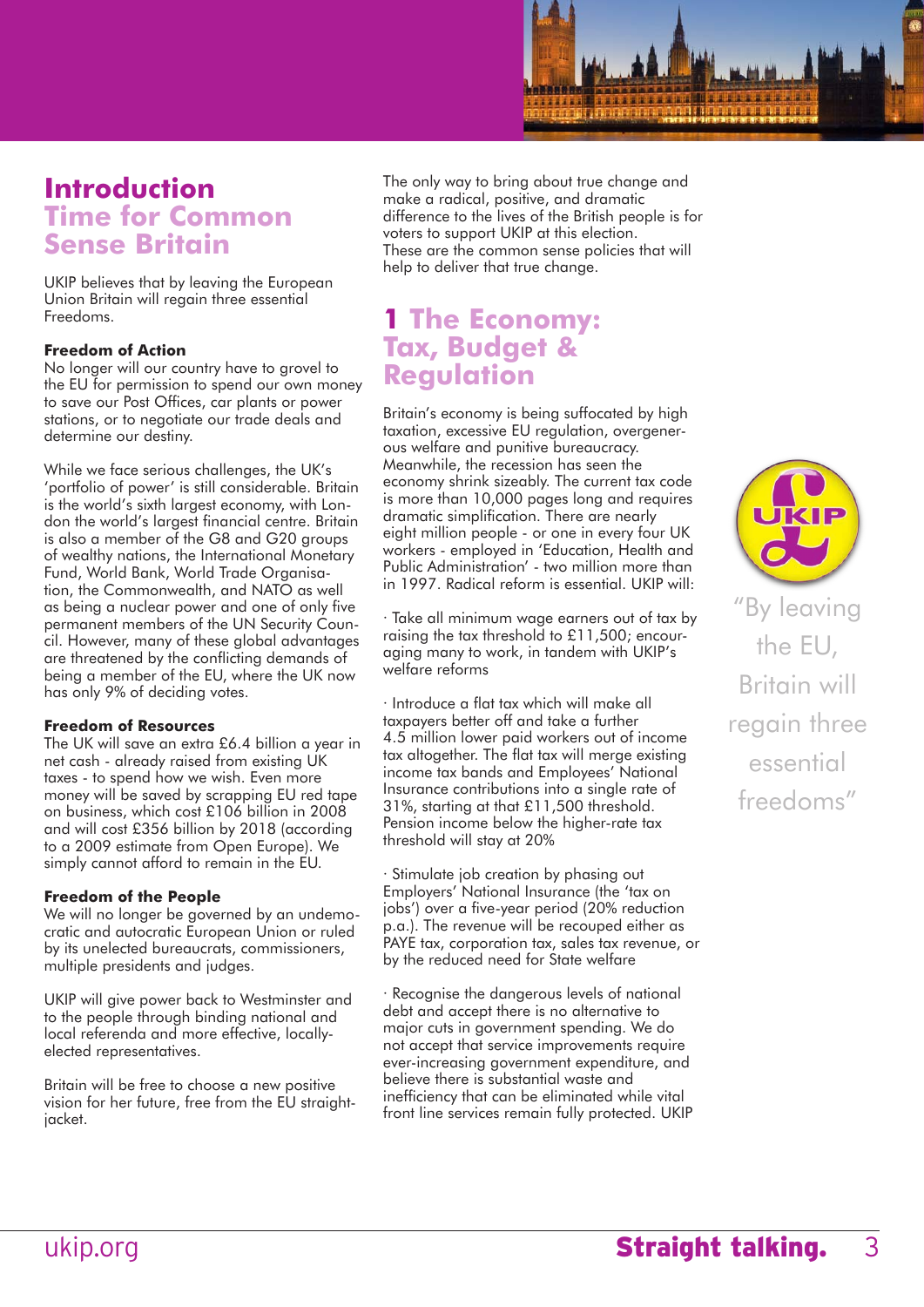

also believes profligate government spending is killing off the productive activity that provides tax funds, and that easing the burden will be the route to revitalising the economy

· Aim to reduce the public sector to the size it was in 1997, cutting many unnecessary quangos and non-jobs over five years. The goal is to exchange two million public sector jobs for one million new skilled jobs in manufacturing and related services and at least one million additional jobs created as a result lower personal taxes and reduced business taxation and regulation

· Cut council tax by scrapping EU laws like the landfill tax that costs every district council an average of £3 million p.a., as well as culling non-jobs and political correctness

· Replace the EU's Value Added Tax (VAT) with a 'Local Sales Tax' (LST), collected in the same way, but with a proportion going direct to councils so that local authorities raise at least half their income from local taxes

· Normally allow a standard 50% of Uniform Business Rate (UBR) collected in a local area to be paid direct to the appropriate local council, with the remaining 50% to be paid centrally

· Abolish Inheritance Tax at the earliest opportunity (once economic conditions allow) as this is a small tax with major implications for all but the relatively wealthy

· Stop the tax and welfare system penalising married and unmarried couples

· Scrap up to 120,000 EU directives and regulations that impact on the UK economy. In particular, UKIP would repeal the forthcoming AIFM Directive that threatens hedge funds in the City of London, and the Temporary Workers Directive that threatens Britain's flexible economy. UKIP would also scrap the EU's proposed direct taxes and make sure financial regulation is returned to UK control

· Restore responsibility for overseeing the UK banking system to the Bank of England (BoE), which must remain independent. Banks will have to increase minimal capital ratios from the current 4% to at least 8% of total assets

· Require the BoE to enforce a rigid division between retail banks and investment banks (where much instability has occurred) based on the US Glass-Steagall legislation. Retail banks will be allowed only to take deposits from private and commercial customers and advance loans to the same customers up to the limit of their deposits, guaranteed by the BoE. Investment banks will be free to raise money by bonds and shares, but will not be allowed to be deposit-takers

· Reinstate the banking 'corset'. We will require banks and other authorised lenders to make non-interest bearing deposits at the BoE when lending beyond approved limits

Download the full Tax, Budget & Regulation policy from the Policies'section of www.ukip.org

#### **2 The Economy: Jobs, Enterprise & Skills**

The overarching goal of UKIP's policies on jobs, enterprise and skills is to promote a new vibrant culture of producing goods and the services related to them. Our policies will create more skilled jobs and more innovation while eliminating the current massive trade deficit which threatens to cripple our economy and future prosperity. UKIP will:

· Stimulate private and public investment in Britain's manufacturing base. UKIP will generate approximately one million new skilled jobs - 500,000 in manufacturing itself and a similar number in the supply of materials and services. The five planned long-term programmes are:

1) A 10-year enhanced defence equipment programme with an additional £4 billion p.a. on top of the currently-budgeted £8 billion p.a.

2) A 25-year programme of building nuclear power stations that will provide Britain with 50% of its future electricity demand. This will cost on average of £3.5 billion p.a.

3) A comprehensive programme of flood protection and coastal defences to cost £30 billion over 10 years. Some 25% of this money would be spent on highly-exportable pump valves and control equipment

4) A transport investment programme centred on high-speed rail lines, reopened railways, new bypasses, road improvements and port



The current tax code is more than 10,000 pages long and requires simplification"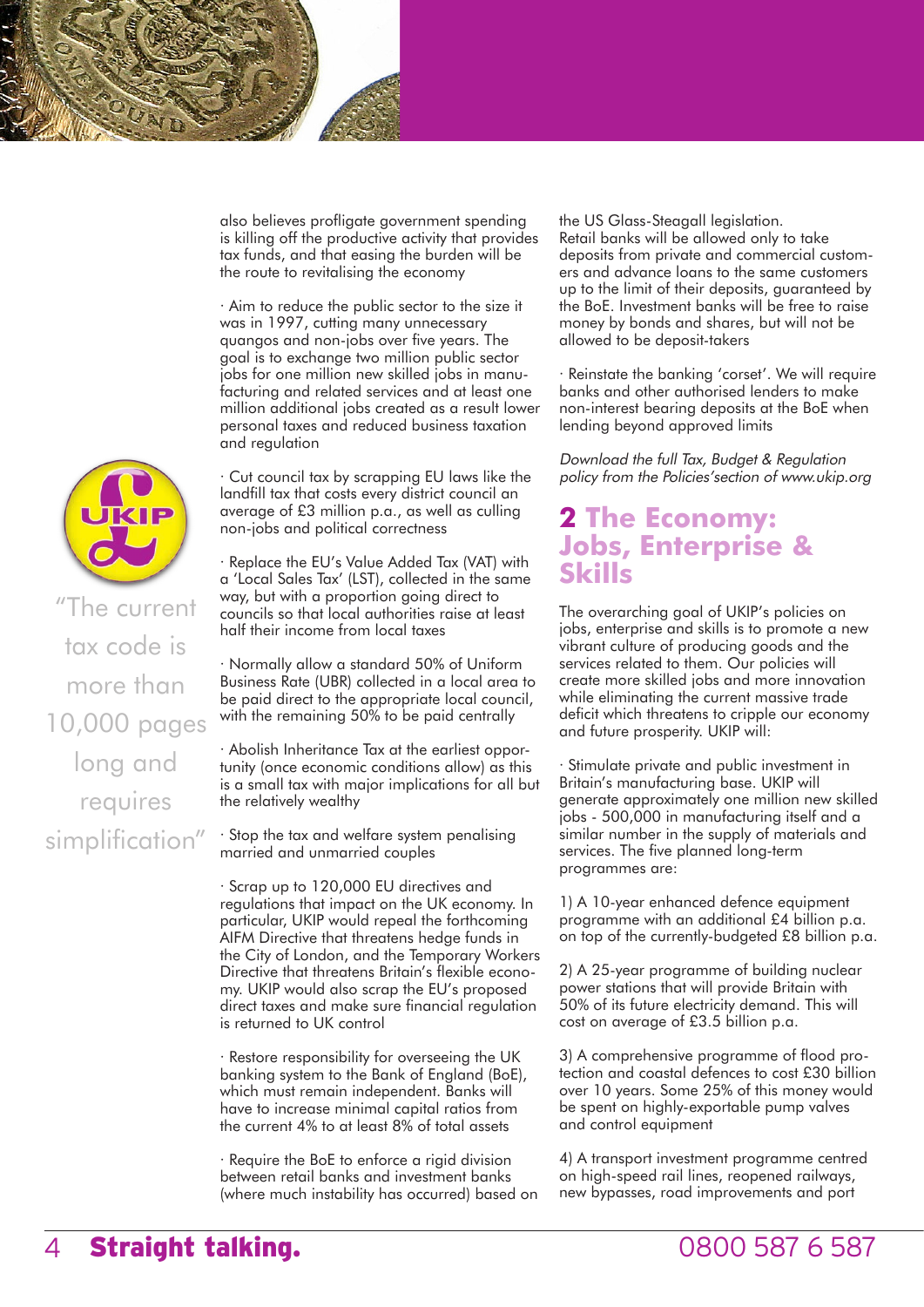

and airport links. The lion's share of this investment would go to British-based firms

5) A prison building programme with a particular emphasis on modern off-site manufacture. This programme will be structured so that British manufacturing firms are well placed to win a substantial share of the systems and components work

· Introduce 'Production Enterprise Centres' (PECs) across the UK to support companies in research, design, prototyping and marketing. These would provide small and medium-sized enterprises with the skills they need to enter domestic and export markets from which they are currently excluded

· Denationalise universities and further education (FE) colleges by replacing the present complex systems of grants and loans with 'Student Vouchers' and 'Training Vouchers' to be issued to every citizen at the age of 18. These vouchers will be paid by the student to the college or university and equal 'Basic Cash Benefit' (See Welfare & Social Security, below). Individuals will be able to use the vouchers at any time in their adult life. Universities and FE colleges will function as independent charities, responsible only for their curricula and performance, and accountable only to their students

· Abolish costly EU hindrances on businesses such as carbon cap schemes, emissions trading, landfill taxes and renewable subsidies

· Bring Britain in line with our major competitors by amending the UK Takeover Code to prevent foreign interests from gaining control of strategic British companies in sectors such as defence and energy

Download the full Jobs, Enterprise and Skills policy from the Policies section of www.ukip.org

#### **3 Immigration & Asylum**

As a member of the EU, Britain has lost control of her borders. Some 2.5 million immigrants have arrived since 1997 and up to one million economic migrants live here illegally. Former New Labour staff maintain that this policy has been a deliberate attempt to water down the British identity and buy votes. EU and human rights legislation means we cannot even expel

foreign criminals if they come from another EU country. This is why immigration control is so essential and overdue. UKIP will:

· End mass, uncontrolled immigration. UKIP calls for an immediate five-year freeze on immigration for permanent settlement. We aspire to ensuring any future immigration does not exceed 50,000 people p.a.

· Regain control of UK borders. This can only be done by leaving the European Union. Entry for work will be on a time-limited work permit only. Entry for non-work related purposes (e.g. holiday or study) will be on a temporary visa. Overstaying will be a criminal offence

· Ensure all EU citizens who came to Britain after 1 January 2004 are treated in the same way as citizens from other countries (unless entitled to 'Permanent Leave to Remain'). Non-UK citizens travelling to or from the UK will have their entry and exit recorded. To enforce this, the number of UK Borders Agency staff engaged in controlling immigration will be tripled to 30,000

· Ensure that after the five-year freeze, any future immigration for permanent settlement will be on a strictly controlled, points-based system similar to Australia, Canada and New Zealand

· Return people found to be living illegally in the UK to their country of origin. There can be no question of an amnesty for illegal immigrants. Such amnesties merely encourage further illegal immigration

· Require those living in the UK under 'Permanent Leave to Remain' to abide by a legally binding 'Undertaking of Residence' ensuring they respect our laws or face deportation. Such citizens will not be eligible for benefits. People applying for British citizenship will have to have completed a period of not less then five years as a resident on 'Permanent Leave to Remain'. New citizens should pass a citizenship test and sign a 'Declaration of British Citizenship' promising to uphold Britain's democratic and tolerant way of life

· Enforce the existing terms of the 1951 UN Convention on Refugees until Britain replaces it with an Asylum Act. To avoid disappearances, asylum seekers will be held in secure and humane centres until applications are processed, with limited right to appeal. Those seeking asylum must do so in the first 'desig-

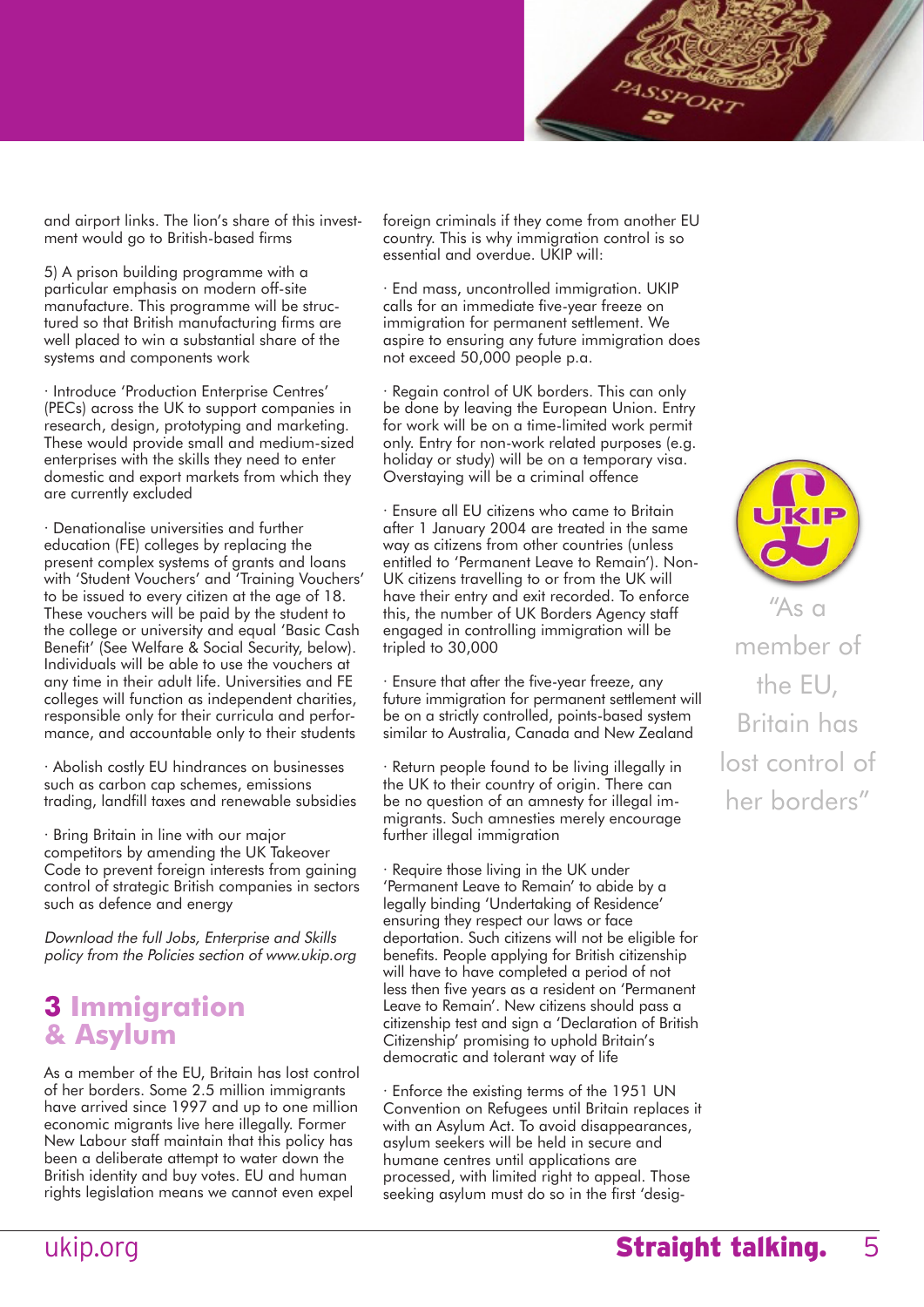

nated safe country' they enter. Existing asylum seekers who have had their application refused will be required to leave the country, along with any dependants

· Require all travellers to the UK to obtain a visa from a British Embassy or High Commission, except where visa waivers have been agreed with other countries. All non-work permit visa entrants to the UK will be required to take out adequate health insurance (except where reciprocal arrangements exist). Those without insurance will be refused entry. Certain visas, such as student visas, will require faceto-face interviews, and UKIP will crack down on bogus educational establishments



"The rights of victims matter more than the rights and comfort of criminals"

· Reintroduce The 'Primary Purpose Rule' (abolished by the Labour Government), whereby those marrying or seeking to marry a British citizen will have to convince the admitting officer that marriage, not residence, is their primary purpose in seeking to enter the UK

· End the active promotion of the doctrine of multiculturalism by local and national government and all publicly funded bodies

Download the full Immigration and Asylum policy from the Policies section of www.ukip.org

# **4 Law & Order/Crime**

UKIP will ensure the British people have a government with the will to punish those who threaten and harm them. We believe victims' rights are more important than the rights and comfort of criminals. It is time to implement forthright law and order policies and to adopt zero tolerance on crime. UKIP will:

· Make the police democratically accountable, by introducing directly-elected County Police Boards who can appoint and dismiss Chief Constables. These Boards will ensure the police listen to local people when setting policing priorities rather than blindly following politically correct Home Office diktats. UKIP demands a serious return to beat policing

 · Scrap the misconceived Human Rights Act. This will make Britain safer by removing obstacles that prevent the deportation of dangerous Imams, terror suspects and criminals to countries where they are wanted for trial. This policy is in line with the UK's current prisoner exchange and extradition treaties. UKIP will also halt European moves to give prisoners the vote

· Ensure sentences mean what they say: life must mean life

· Double prison places through better use of existing prisons and a substantial programme of new prison building. UKIP will also end the scandal of early releases and weak sentencing. This will cost approximately £2bn p.a. in contrast to the cost of crime, estimated by the Home Office at £45bn p.a.

· Rebalance the law to protect residents who seek to defend their own homes, families or property against intruders

· Introduce a 'three strikes and you're out' policy to deal with persistent offenders and make our streets safer for the public

· Withdraw from the European Arrest Warrant scheme which allows innocent British citizens to be summarily extradited, even on offences that do not exist in the UK. We will reintroduce the need to prove the case for extradition before British judges based on prima facie evidence. UKIP strongly opposes plans for a new European Public Prosecutor

· Allow binding national referenda on controversial public law and order issues that are outside party politics. The public must have the final say

· Introduce 'Boot Camps' for young offenders to stop them spiralling into a life of crime

· Abolish the politically correct and under-performing Crown Prosecution Service, returning to local police prosecutions

Download the full Law and Order/Crime policy from the Policies section of www.ukip.org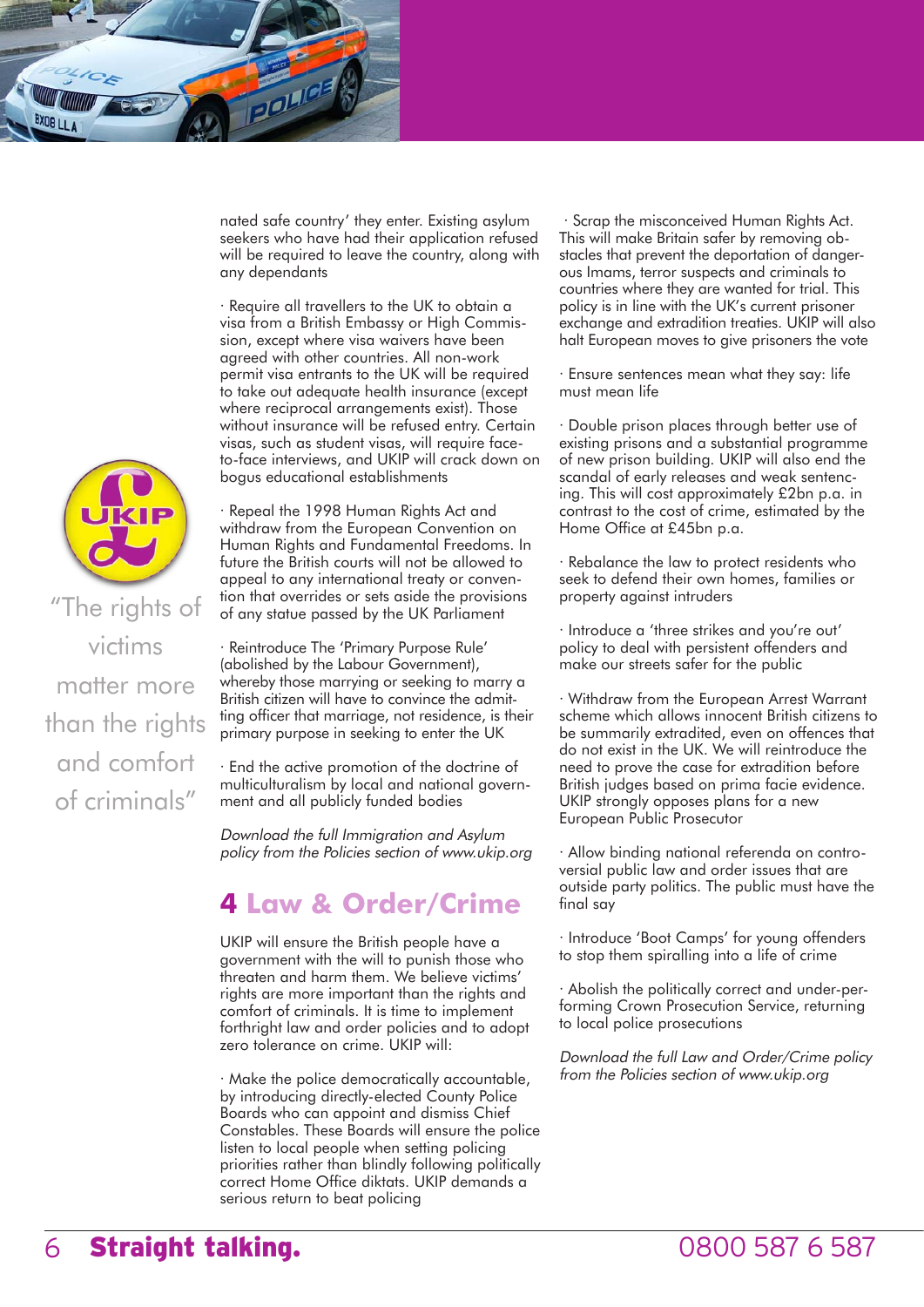# **5 Defence**

Over the years, successive governments have starved the British armed forces of money. This has meant insufficient equipment, overstretched resources and excessive tours of duty, which can badly damage the fabric of family life. UKIP has huge regard for our Armed Forces and the work they do. We are prepared to provide proper defence resources and bring an end to devastating cuts. UKIP will:

· Spend an extra 40% on defence annually, another 1% of GDP

· Expand the Army by 25% to 125,000 personnel and double the size of the Territorial Army

· Restore the Royal Navy to its 2001 strength with three new aircraft carriers and nearly 70 other ships, at the same time guaranteeing the future of the Plymouth, Portsmouth and Rosyth bases

· Increase RAF capability by buying more essential helicopters, transport aircraft and 50 extra JSF Lightning aircraft

· Restore historic regiments, such as the Highland regiments, which are being subsumed into planned European battle groups

· Strengthen our commitment to NATO, while withdrawing from all EU operations

· Reappraise our operations in Afghanistan to create a single, clear and achievable mission or seek to negotiate a withdrawal with our NATO partners

· Maintain Britain's independent nuclear deterrent with existing Trident submarines and then replace them with four British-built submarines armed with US missiles

· Cut MOD bureaucracy, which has one civil servant for every two military personnel

· Introduce better pay, conditions and medical care for the British Armed Forces personnel and their families

Download the full Defence policy from the Policies section of www.ukip.org

## **6 Healthcare & the NHS**

UKIP believes strongly in the principles of the NHS, which should continue to deliver care free at the point of delivery on the basis of need, not ability to pay. However, we believe NHS management is bureaucratic and wasteful, and that major reform is vital to retain and improve NHS healthcare services. UKIP will:

· Make no cuts in NHS frontline health services but substantially reduce NHS waste and bureaucracy

· Make the NHS directly and democratically accountable. We will introduce new elected County Health Boards. These Boards will be made up primarily of healthcare professionals who will be elected by the county's voters every four years in the manner of local council elections

· Improve NHS management and accountability, and use NHS funds better, by abolishing overlapping layers of bureaucracy such as EUinspired Strategic Health Authorities and Primary Care Trusts. Over time, UKIP will replace Hospital, Foundation, NHS Care and Ambulance Service Trusts with equivalent franchises

· Encourage County Health Boards to put out to tender key NHS services ranging from Long Term Care to local hospitals and GP surgeries. This will be done by franchising key services - run on a fixed budget - to charitable associations, not-for-profit and profit-making private companies, partnerships and individuals. This will bring in private sector efficiency and innovation, while fixed assets, responsibility and direction remain firmly in public hands

· Improve patient choice by introducing 'Health Credit Vouchers', which will enable people to opt out of the NHS public healthcare system entirely if they so wish. UK citizens will apply to their GP for vouchers that can be paid to the private health insurer of their choice

· Put medical staff back at the heart of the NHS, replacing bureaucrats and managers. Franchises will require clinically-trained Matrons to run hospitals, taking a dominant role on wards and primary responsibility for hospital cleanliness and the fight against MRSA. On-the-job nurse training and hospital-based colleges will replace most university courses



The following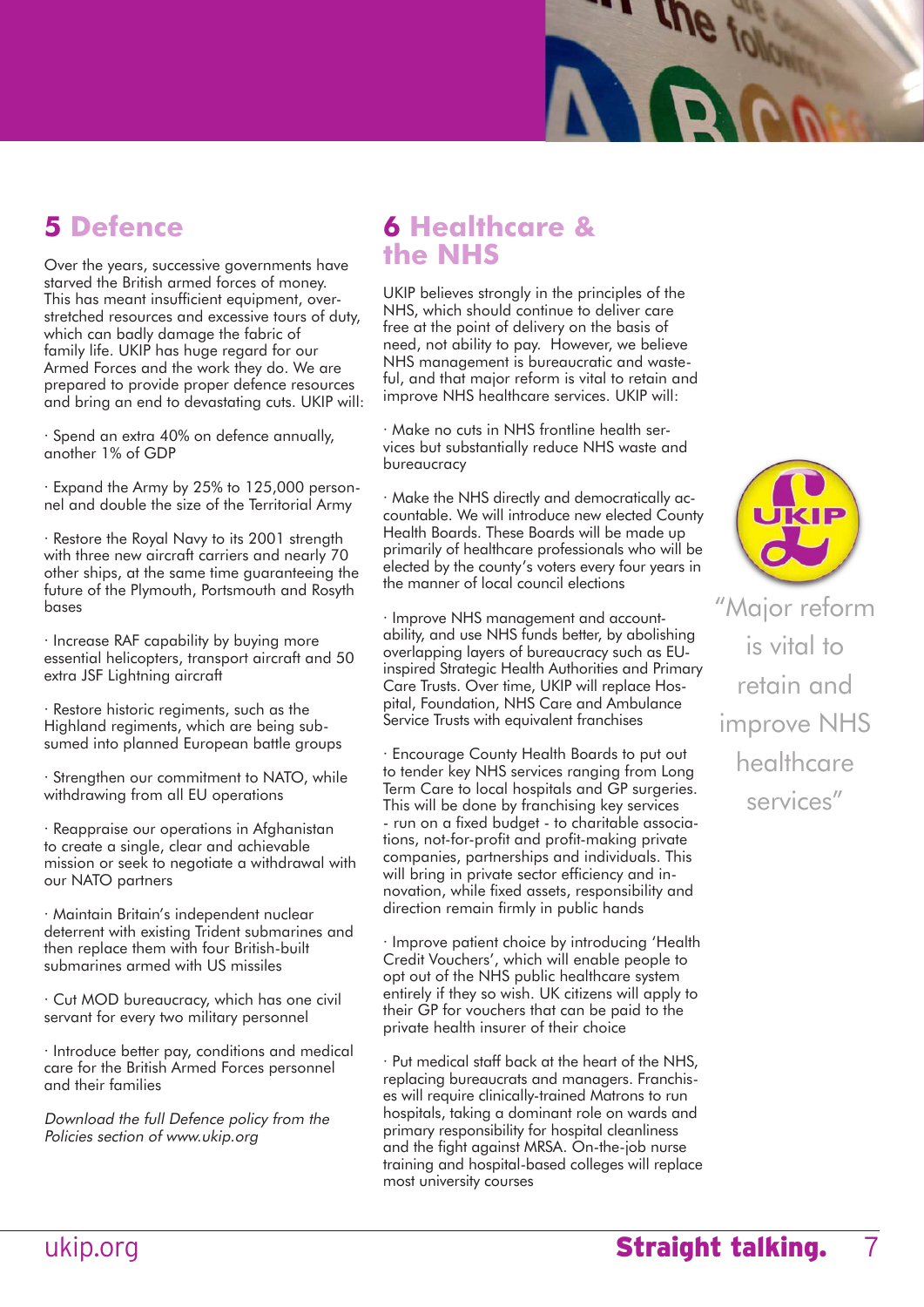

· Re-examine community care and support congregate communities for people with learning disabilities

· Restore free eye tests and dental check-ups for all UK citizens

Download the full Healthcare & the NHS policy from the Policies section of www.ukip.org

# **7 Education & Training**

UKIP believes it is the responsibility of the State to ensure a quality education is provided for all - regardless of income, age, aptitudes or ability. UKIP recognises that state education simply isn't working, with falling standards, watered down exams, undermining of merit, shortages of skills and devaluation of graduate qualifications. UKIP will:

· Increase parental choice in school education and make schools more answerable to parents by offering all parents 'School Vouchers'. The vouchers will be equivalent to the average cost of State schooling and follow the child to the school of the family's choice, transferable to State, private or faith schools

· Insist schools teach the 'three Rs' effectively and introduce simple reading tests at age 7. The three Rs provide young children with the proper foundation for their whole school and work careers

· Retain all existing grammar schools and encourage the creation of new grammar schools and specialist schools, which will be called 'professional schools'. UKIP will not return to a pass/fail 11-plus test but introduce a 'Comprehensive Test' to assess merit across a wide range of academic and non-academic abilities including vocational skills, crafts and sport. There will be no return to the stigma of failing 11-plus

· Replace current teacher training with more on-the-job training, and insist on higher qualifications for aspiring teachers

· Scrap the nonsensical target of making 50% of school leavers go to university, and allow universities to choose their students based on academic ability and merit alone. We will abolish social engineering and the Office of Fair Access. UKIP will change a number of universities back into skills and vocational colleges

· Return to a student grant system, as opposed to student loans which leave many graduates in heavy debt. We will offer all students 'Student Vouchers' for a proportion of their costs equivalent to 'Basic Cash Benefit' (see 'Welfare and Social Security', below) and allow them to top up the vouchers by working or taking out commercial student loans

· Introduce directly elected County Education Boards made up of educational professionals and councillors. These will replace Local Education Authorities and ensure an adequate number of schools are provided

· Introduce franchising of schools, colleges and educational institutions across Britain so that charitable associations, parental co-operatives, notfor-profit and profit-making private companies, partnerships or individuals bid to run institutions on a budget set by the elected County Education Boards. This will inject the ethos of successful private and State schools, raising standards while improving efficiency and innovation. Meanwhile fixed assets, accountability and decision making will remain firmly in public hands

· Replace the current school funding policy which favours specialist schools - with a policy where funds are shared equally regardless of the degree of specialisation

· Allow schools to select pupils based on their suitability for the education provided - putting vocational skills, craft skills and sporting ability on a par with academic ability

· Allow teachers to do their jobs with minimal government interference. Ofsted will be abolished and its powers transferred to school governing bodies and a new independent Educational Inspectorate made up of experienced teachers. The National Curriculum will become less prescriptive and schools will have a greater say over subjects taught, although key subjects will be retained. We will allow parents to trigger a government inspection of a school if 10% of the parents at that school initiate this in a referendum

· Pass legislation that establishes beyond doubt the right for schools and teachers to impose proper discipline on pupils without fear of scurrilous legal actions destroying their careers

· Re-examine the policy of 'inclusion' and support special schools for children with learning disabilities

· Look favourably on home education, and oppose current plans to regulate it



State education simply isn't working. Standards are falling"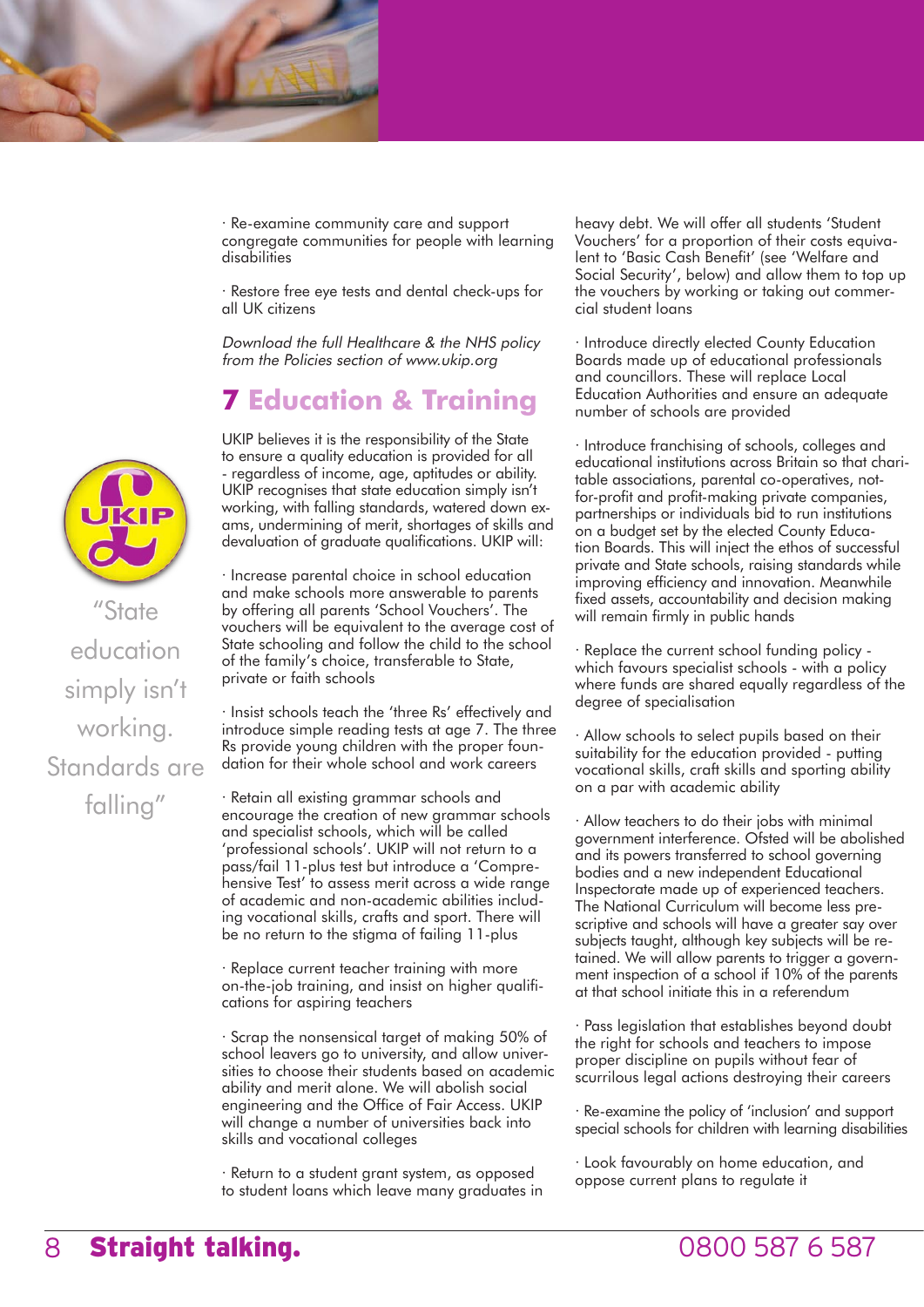

· Lengthen and enhance Entry to Employment programmes for those not in education, employment or training, to overcome anti-work attitudes

Download the full Education & Training policy from the Policies section of www.ukip.org

# **8 Pensions**

Britain's pensioners deserve better. They are suffering not just from complexity in benefits and EU-driven energy price rises but also from the great indignity of means testing. Meanwhile the UK is staring into a pensions black hole created by Labour's huge expansion of the public sector and that party's vicious removal of dividend tax credits for private pensions. Without urgent redress, Britain will be bankrupted by a commitment it cannot hope to honour. UKIP will:

· Simplify pensions and remove unnecessary and degrading means testing for our senior citizens. We will roll existing state pensions, Pensions Credit and the Winter Fuel Allowance into a flat-rate, non-means tested, non-contributory and non-taxable Citizen's Pension worth at least £130 a week for all pensioners aged 65 and over. There will be no reductions for those with personal savings or a private pension. People whose existing entitlement to state or public sector pension is more than £130 a week will continue to receive the higher amount. The Citizen's Pension will be payable to all UK citizens, including those who have worked abroad

· Target pension contributions' tax relief at low and average earners, reducing the annual limit for tax-relievable pension contributions to £10,000 gross from the current £255,000 (compensating for higher earners' flat tax advantages)

· Reinstate the dividend tax credit at 20%

· Bring generous unfunded public sector final salary pensions back into line with typical private pension provision. Calculations show a fund of around £1,000 billion is required to cover the future liabilities of public sector schemes. This is simply unsustainable. UKIP will freeze public sector pensions, reflecting today's challenging economic conditions

· Scrap the costly and counter-productive statutory Pension Protection Fund and National Pensions Savings Scheme

· Save the UK from a potentially ruinous pensions burden by leaving the EU and its enforced common pensions pot. While the UK has 74% of its GDP invested in UK private pensions, Germany has a mere 5.8% and France 5.6%. Further integration of the UK into the EU, through Euro membership for example, would turn this into a pensions tax time bomb

Download the full Pensions policy from the Policies section of www.ukip.org

## **9 Welfare & Social Security**

The UK's current welfare system is ridiculously complicated and requires an army of bureaucrats to administer. There are more than 70 separate benefits, each requiring masses of forms and helping to entrench dependency. UKIP's proposals will humanise the system and help people to help themselves out of the poverty trap. UKIP will:

· Roll the mass of existing benefits into simpler categories, while ensuring every UK citizen receives a simple, non-means tested 'Basic Cash Benefit' (BCB)

· Roll key benefits - such as Jobseeker's Allowance, Incapacity Benefit and Student Maintenance Grant - into a single, flat-rate BCB set at the same weekly rate as Jobseeker's Allowance or Income Support. For students, the BCB will be termed 'Student Vouchers' or 'Training Vouchers'

· Allow part-time and temporary workers to continue claiming BCB until their wages reach UKIP's proposed £11,500 personal allowance so they can take jobs without being heavily penalised by the system

· Merge Child Benefit, the Child Trust Fund, Child Tax Credits and the Education Maintenance Allowance into an enhanced Child Benefit, payable for each of the first three children in a family

· Merge Early Years' Funding, Sure Start, the childcare element of Working Tax Credit and the tax relief on Employer Nursery Vouchers into a flat-rate, non-means tested 'Nursery Voucher' to cover approximately half the cost of a full-time nursery place

· Ensure British benefits are only available to UK citizens or those who have lived here for at least



The British welfare system has become ridiculously complicated"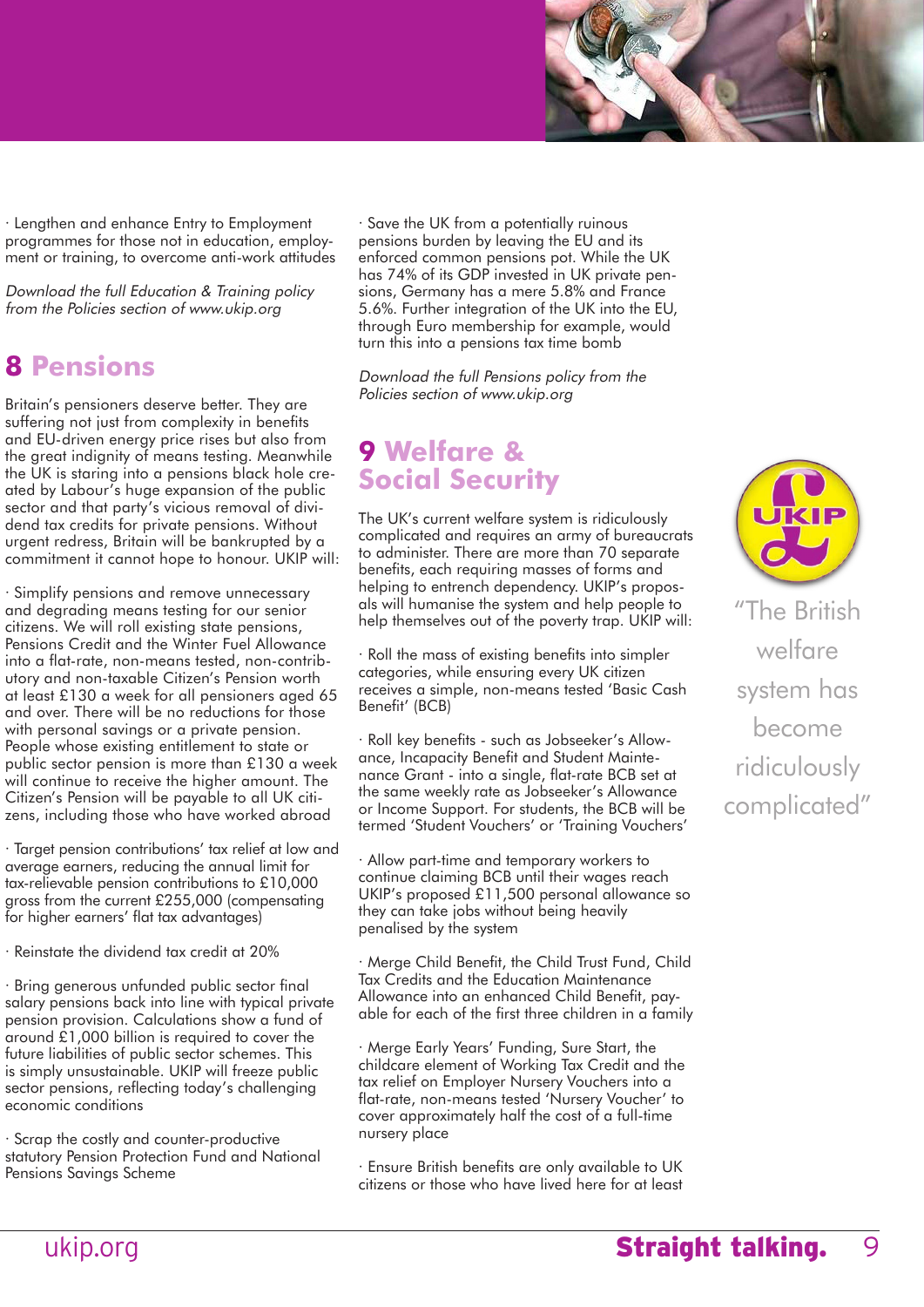five years. Currently, British benefits can be claimed by EU citizens in their arrival year

· Require those on benefits - starting with Housing and Council Tax Benefit recipients in private rented homes - to take part in council-run local community projects called 'Workfare' schemes. The schemes will be in addition to council jobs

Download the full Welfare to Workfare policy from the Policies section of www.ukip.org

#### **10 Foreign Affairs & International Trade**

While UKIP is realistic about the difficult economic and political challenges Britain faces, we take a positive view of Britain's place in the world - a stark contrast to the defeatist and apologetic stance taken by other parties. UKIP recognises Britain as a global player with a global destiny and not a regional state within a 'United States of Europe'. UKIP will:

· Withdraw from the political EU Superstate, and maintain a trade-based relationship with our European neighbours using a Swiss-style free trade agreement as the EU's largest single trading partner. This is the deal the British people signed up to in the 1970s. We do not want or need to become a province in a European Superstate but instead want friendly and mutually beneficial trade and cultural cooperation with our EU neighbours

· Improve the British economy by leaving the EU. Europhile propagandists say 60% of our trade and three million British jobs depend on our EU membership. This is untrue. European companies sell us more than we sell them; we are their largest client. So our trade and jobs would continue if we left the EU, and we would benefit by escaping from its crippling overregulation

· Regain Britain's dormant seat at the World Trade Organisation. From here, a UKIP government will be free to pursue Britain's national interests. The current situation leaves Britain unable directly to negotiate its own trade deals because vital national interests are subsumed in a common EU position that frequently reflects the interests of France and Germany

· Be the Party of the Commonwealth. UKIP will seek to establish a Commonwealth Free Trade Area (CFTA) with the 53 other Commonwealth countries. The Commonwealth Business Council estimates that a CFTA would account for more than 20% of all international trade and investment, facilitating annual trade exchanges worth more than \$1.8 trillion and direct foreign investment worth about \$100 billion. Yet the Commonwealth has been shamefully betrayed and neglected by previous governments. Commonwealth nations share a common language, legal and democratic systems, account for a third of the world's population and a quarter of its trade, with the average age of a citizen just 25 years. India, for example, will soon become the second largest world economy and Britain should not be tied to the dead political weight of the European Union, but retain its own friendly trading and cultural links

· Actively pursue trade deals with trade blocs such as the countries in the North American Free Trade Agreement and the Association of Southeast Asian Nations. This will secure trade benefits for all countries concerned

· Promote democracy, genuine human rights, and free determination around the world, supporting, for example, a free Tibet, a democratic Burma and an independent Taiwan

Download the full Foreign Affairs & International Trade policy from the Policies section of www.ukip.org

#### **11 Energy & the Environment**

UKIP accepts that the world's climate changes, but we are the first party to take a sceptical stance on man-made global warming claims. We called for a rational, balanced approach to the climate debate in 2008, before the extensive manipulation of scientific data first became clear. Polls now show a majority of the British people share this scepticism despite protests from another LibLabCon-sensus. UKIP now calls for an immediate halt to unjustified spending on renewable sources that has led to massive energy price hikes and fuel poverty. UKIP will:

· Increase nuclear power generation to provide up to 50% of our electricity needs. Because Britain's domestic energy plants are ageing and renewable energy sources have been



# "UKIP was the first party to be sceptical about global warming claims"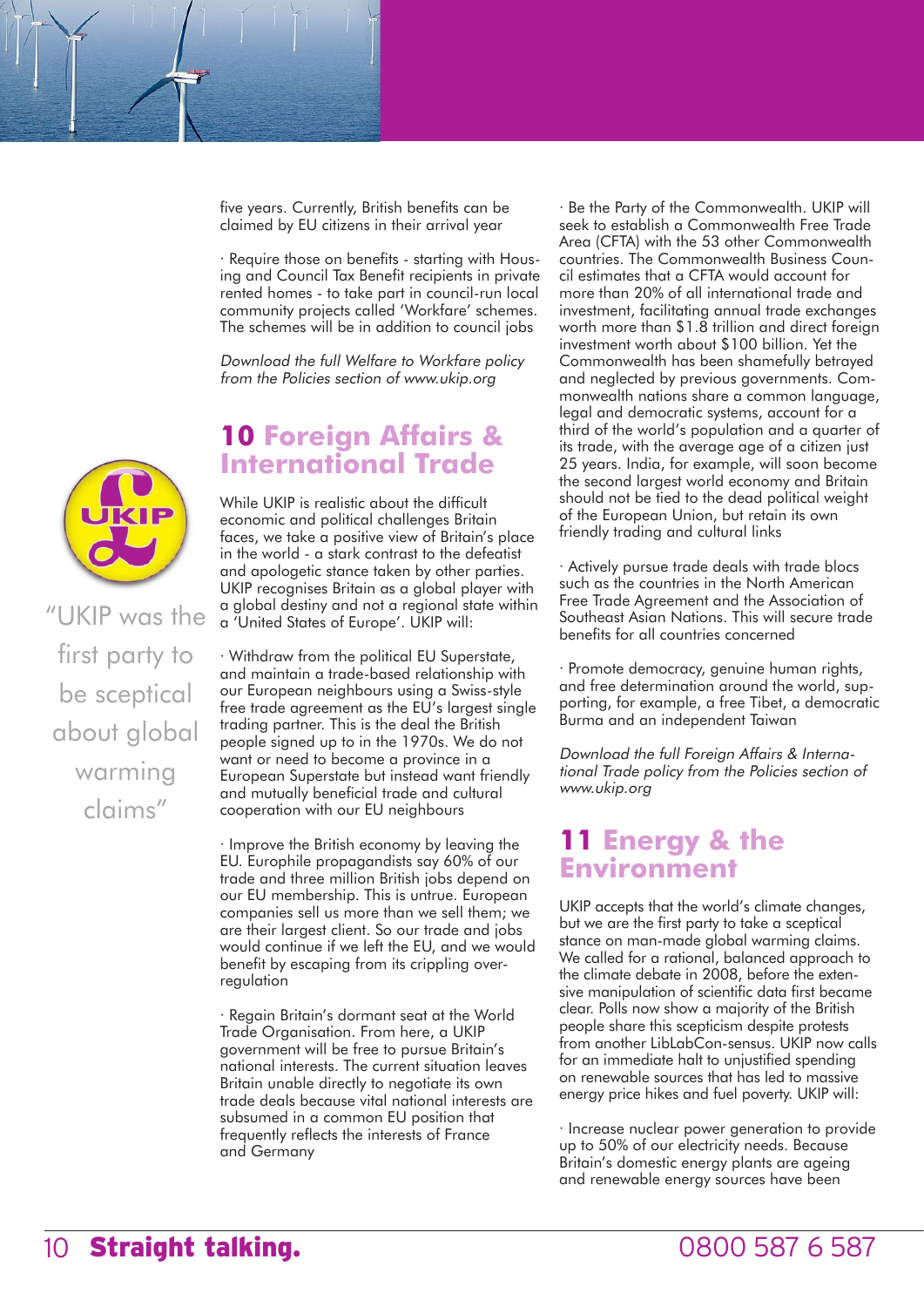

shown to be unreliable, UKIP will pass hybrid Acts of Parliament to accelerate the planning process and allow old reactors to be replaced

· Support the efficient extraction of indigenous coal for use in cleaner, coal-fired electricity generation plants

· Oppose wind farms in general and require large new wind power schemes to be funded by the market. Most current schemes have proved uneconomic, often operating at less than a third of capacity - sometimes less than a tenth - thereby producing a derisory amount of power

· Ensure any large new wind farms are constructed offshore. UKIP regards onshore wind turbines and the accompanying power lines as eyesores in beautiful countryside

· Repeal the UK's Climate Change Act and return to a Department of Energy

· Immediately repeal disastrous EU Directives such as the Large Combustion Plant Directive. The Directive threatens to put the lights out by closing a quarter of the UK's domestic coal and energy plants by 2015 without providing any realistic, working alternatives. UKIP will pull out of EU Carbon Trading Schemes, the proposed EU Carbon Tax and binding targets on renewable and bio fuels

· Stop funding the UN's International Panel on Climate Change and the UN Framework Convention, and fund the Met Office according to forecast accuracy

· Establish a Royal Commission under a High Court Judge that will allow scientists to reach a conclusion about the facts and economic implications of global warming

· Ban schools from using global warming propaganda such as Al Gore's film 'An Inconvenient Truth'

· Divert billions of pounds of funding from wasteful global warming-related spending toward environmental improvements of real value

· Encourage the reduction of waste and promote effective methods of recycling

· Incentivise and support electric road vehicles, the comprehensive electrification of rail lines and accompanying infrastructure

· Reduce environmental bureaucracy to a minimum - consistent with good practice and international standards - while ensuring necessary legislation is effectively enforced

· Protect the environment by controlling immigration and the associated building demand

· Invest in more flood and coastal defences

Download the full Energy & Environment policy from the Policies section of www.ukip.org

# **12 Transport**

UKIP believes the British people have a right to a reliable public and private transport system at an acceptable cost. UKIP will invest in a transport network that meets the needs of the British people and Britain's economy. UKIP will:

· Invest an extra £3 billion p.a. in the UK's transport infrastructure, using money made available by leaving the EU and saving the £6.4 billion net Britain pays every year in EU membership contributions

· Invest in an enhanced and safer road network, building new bypasses and widening major roads

· Offer a 'Windfall Return' on fuel duty above a set world dollar oil price. When this level is reached, government receipts from oil duties will be returned to motorists as fuel tax cuts

· Be fair to motorists by subjecting parking charges and revenue-raising devices, including speed cameras, to greater democratic control

· Repeal EU-generated road directives that impose unnecessary and expensive burdens, such as the new Road Transport Directive

· Introduce a 'Britdisc' which foreign lorries will have to pay for using major British roads. Currently, many of these lorries pay nothing for the wear and tear they cause

· Veto EU attempts to force the UK into accepting EU lorries that are a third longer and a third heavier than currently allowed - up to an unacceptable 60 tonnes

· Invest in three new 200mph plus high-speed rail lines including a new line between London



'e have a right to a reliable public and private transport system"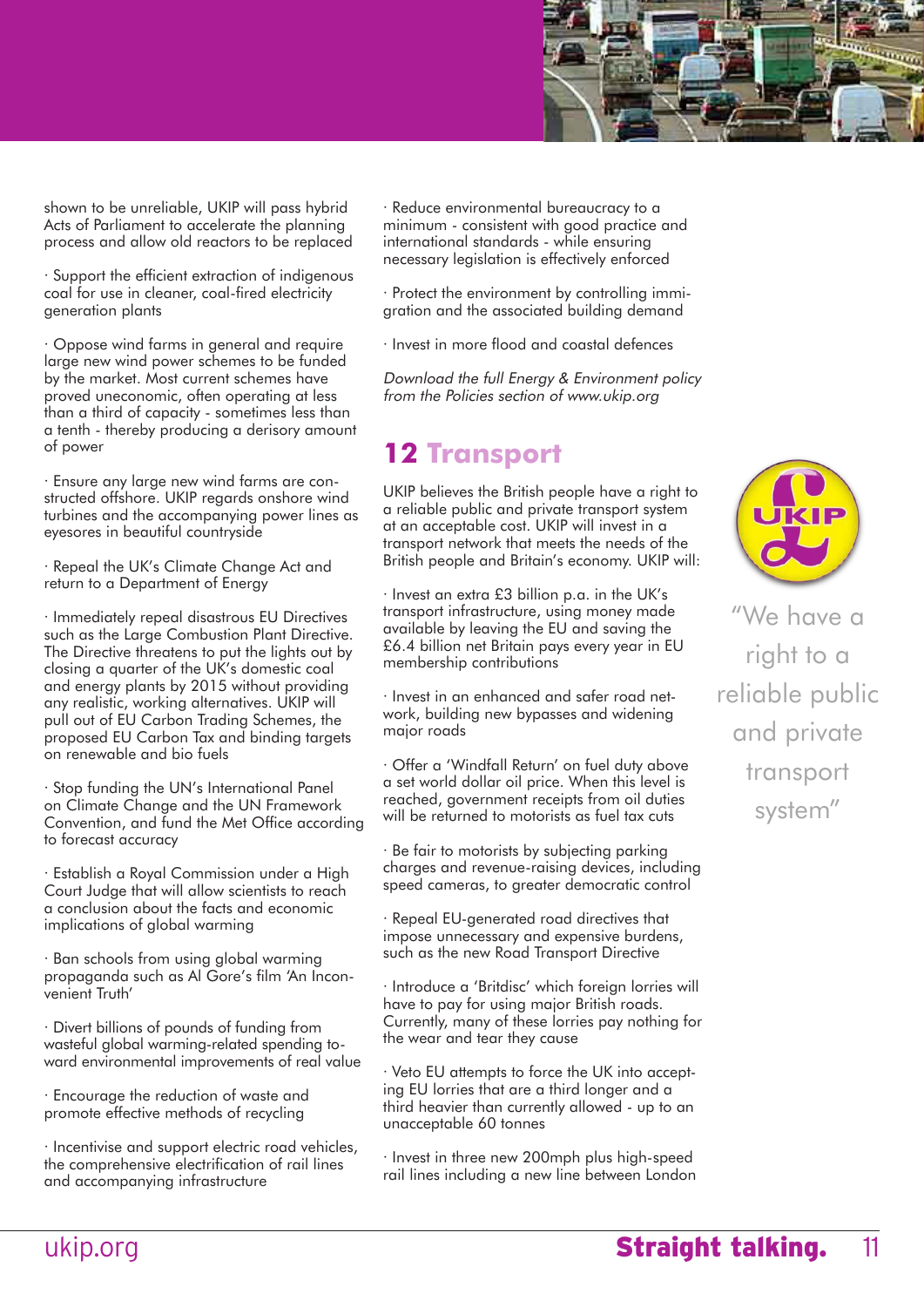and Newcastle with a spur to Manchester, a London-Bristol-Exeter line and a linking route via Birmingham

· Expand the rail network by re-opening rail lines where there is a proven need

· Improve passenger rail franchises by demanding higher standards of customer satisfaction, and by extending standard franchise terms to up to 20 years to encourage greater investment and stability

· Encourage a major transfer of freight away from road and onto rail and canal

· Invest in better rail and road links to ports

· Oppose a sixth Heathrow Airport terminal and third runway and the expansion of Gatwick and Stansted in favour of a major new Hong Kong-style Thames Estuary airport with motorway connections and a high-speed rail service to London, the UK and the Continent

Download the full Transport policy from the Policies section of www.ukip.org

#### **13 Housing & Planning**

UKIP believes there is a lack of democratic decision making in current planning. Local concerns are too easily overridden by remote, unaccountable and undemocratic planning bodies and by major developers with large legal chequebooks, such as supermarkets. Major planning schemes should not be overseen by a remote inspector, Government Minister or quango. Nor should major decisions on new housing and development be made by EU bureaucrats and their regional agents. UKIP will:

· Influence housing demand, not just supply. Only by leaving the EU can Britain regain control of its borders and control immigration. Migrationwatch figures show that 86% of new UK housing - or approximately 260 homes a day - is needed for immigrants. By controlling immigration, large areas of British countryside will not need to be destroyed by house building

· Incentivise the use of approximately 800,000 empty homes

· Abolish EU-inspired Regional Spacial Strategies and regional government bodies such as unelected Regional Development Agencies and Assemblies

· Abolish the new Infrastructure Planning Commission, which will have the power to override serious local democratic objections to planning proposals, including wind farms

· Introduce binding local referenda for major local schemes such as the building of new supermarkets or the Chelsea Barracks regeneration. Remote planning appeals will not be able to override the local vote

· Return to county and district plans, and encourage major public participation

· Introduce management of Green Belt land by elected 'Green Belt Conservators', like National Park managers, to vigorously conserve the environment while allowing appropriate economic activity, amenities and housing supply

· Scrap hidden development taxes such as Section 106 'community bribes' and requirements for social housing in bigger developments. All development proposals should stand or fall on their own merits

· Complement the national listing scheme with a formal local listing scheme, at council level, that will protect buildings that are of value locally, but not necessarily nationally

· Ensure refurbishment of listed buildings, and buildings in conservation areas, is exempt from UKIP's 'Local Sales Tax', which will replace VAT. (See 'Tax, Budget & Regulation', above)

· Scrap the unnecessary and wasteful EU-inspired Home Information Packs (HIPs)

· Encourage local councils to build more social housing by designating areas for such housing and allowing bond issues to fund construction

· Stop charging business rates on empty premises. This will help prevent wasteful demolition or deliberate property damage to avoid rates

Download the full Housing and Planning policy from the Policies section of www.ukip.org



"Bureaucracy overrules democracy at every level, from Brussels to town hall"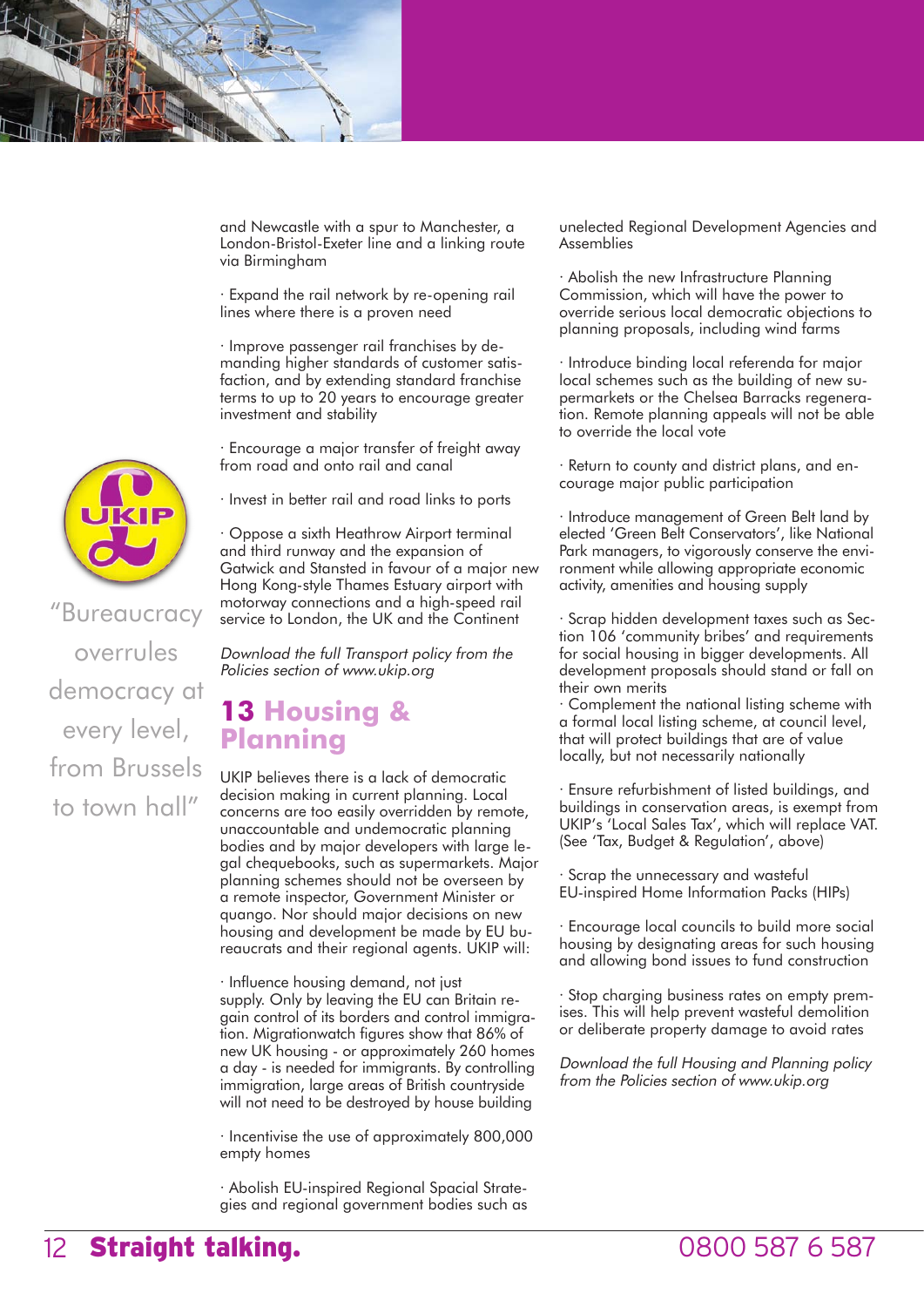

## **14 The Constitution & How We Are Governed**

The MP expenses scandal has shown that the British system of government is in serious disarray. Bureaucracy overrules democracy at every level, from Brussels to Whitehall to the town hall. UKIP will give meaningful power back to the British people and not just talk of localism. UKIP will:

· Introduce 'Direct Democracy' whereby 5% of the national or local electorate can demand a binding referendum on any issue. At national level, people will have to sign up for the referendum within six months, at local level, within three months

· Introduce an element of proportional representation in national and local elections. UKIP favours an electoral system based on Alternative Vote Plus so that constituency MPs have to earn at least 50% of the vote (as in Scottish Parliament and Welsh Assembly elections). For illustration, 450 MPs might be elected on a single member constituency basis (with each constituency increased to 100,000 voters) and 200 MPs on a party list basis. A second ballot approach may be preferable

· Extend direct elections and real democracy by instituting directly elected County Police Boards, Education Boards and Health Boards, and supporting directly elected Mayors

· Retain devolved national assemblies but replace the representatives with Westminster MPs from the same nation. The 129 Scottish MSPs, 60 Welsh AMs and (in time) 108 Northern Irish MLAs would be replaced with their Westminster MPs. These MPs would then spend one week a month on devolved business and the rest of their time at Westminster. English MPs would meet in Westminster for English-only days as an 'English Parliament'

· Introduce a right of recall whereby electors can challenge an errant MP and force a byelection in exceptional circumstances, such as abuse of expenses

· Abolish Regional Government - including the nine Regional Ministers, Regional Development Agencies and Assemblies - and return their powers to local government. The county will become the prime local government unit

· Fully support the monarchy, oppose disestablishment of the Church of England, and consider transferring part of the Crown Estate back to the Royal family in return for ending their State support

· Give Parliament powers such as treaty ratification and consent for declaring war · Start by retrieving our democracy from Brussels, then revitalise the House of Commons and local government (as above) and, at the end of that process, decide whether we need a second chamber and how it is to be constituted

Download the full Constitution policy from the Policies section of www.ukip.org

## **15 Culture & Restoring Britishness**

UKIP believes in civic nationalism, which is open and inclusive to anyone who wishes to identify with Britain, regardless of ethnic or religious background. We reject the "blood and soil" ethnic nationalism of extremist parties. UKIP opposes multiculturalism and political correctness, and promotes uniculturalism aiming to create a single British culture embracing all races and religions. UKIP will:

· Recognise the numerous threats to British identity and culture

· Restore British values, scrap quotas and political correctness and return to meritocratic principles

· Create a 'British Register' of important UK companies, products and brands and amend the UK Takeover Code to safeguard these using set criteria, parliamentary approvals and/or conditions where necessary

· Safeguard British weights and measures (the pint, the mile, etc) which have been undermined by the EU. UKIP will also provide proper support to the Royal Mail and the Post Office as a key British institution

· Require UK schools to teach Britain's contribution to the world, including British inventions and Britain's role in fighting slavery and Nazism. All cultures, languages and traditions from around the British Isles will be celebrated



"We promote a single British culture, embracing all races and religions"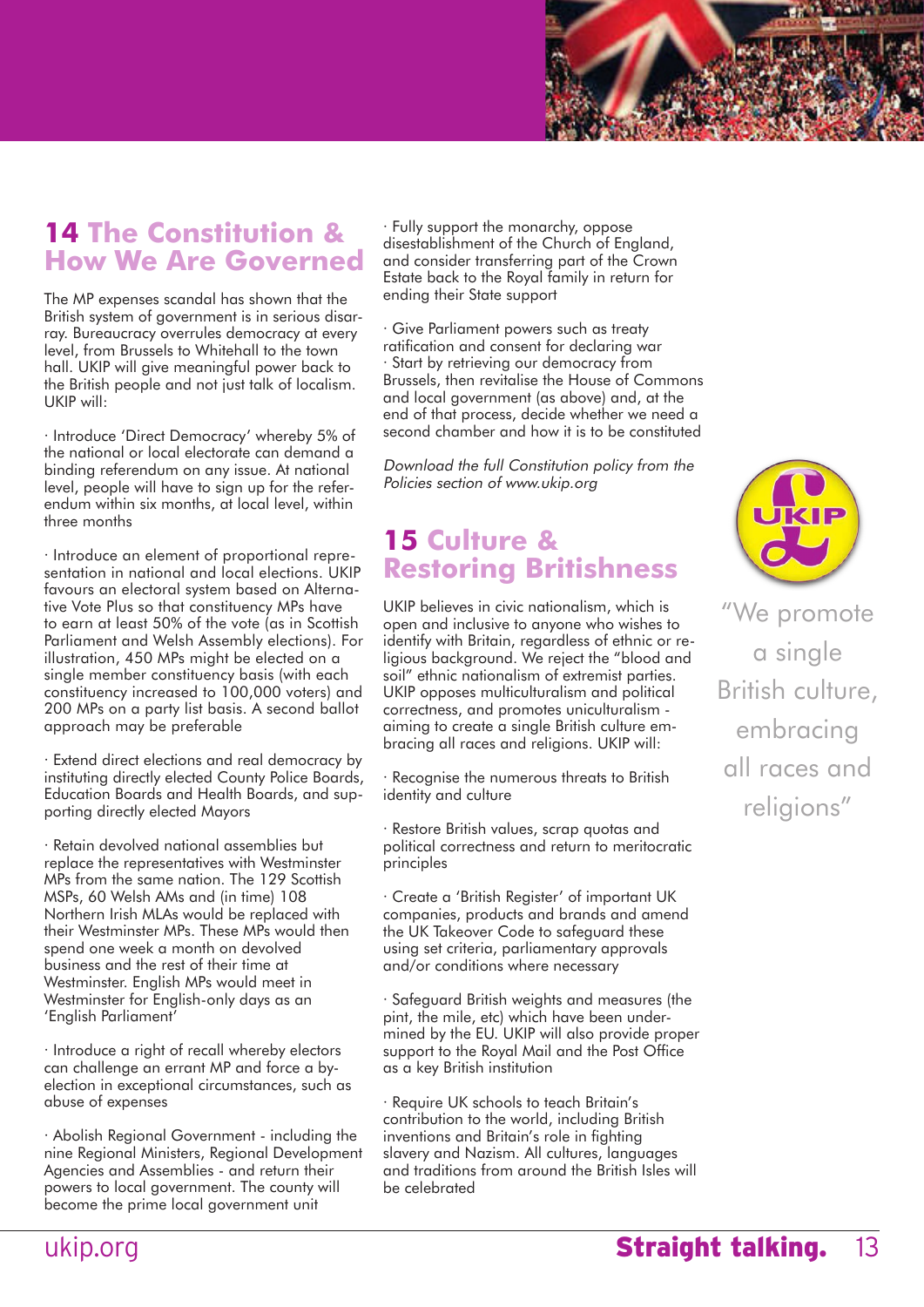

· Tackle extremist Islam by banning the burqa or veiled niqab in public buildings and certain private buildings. UKIP will deport radical preachers calling for violence or the overthrow of democracy and reintroduce a proper Treason Act to prosecute British Citizens found guilty of attacks on the British people or armed forces. Religious school materials must not teach hatred of the western world and must be congruent with British values. Sharia courts must not override UK law

· Create a new 'Commonwealth Day' public holiday and a new Commonwealth Centre at the Royal Naval College, Greenwich

· Be fair to England by introducing an 'English Parliament' and ending the discriminatory Barnett formula which disadvantages English residents

· Make St George's Day a public holiday in England

Download the full Restoring Britishness policy from the Policies section of www.ukip.org

#### **16 Food, Farming & the Countryside**

For too long, the EU and the UK's major political parties have ridden roughshod over the concerns of farmers and rural people. UKIP will implement policies to ease key worries, breathe new life into the rural economy and enhance the countryside. UKIP will:

· Withdraw from the EU and retain Britain's seat at the World Trade Organisation so the UK can pursue agricultural trade policies that are directly in the national interest

· Ensure there is no sudden loss of Common Agricultural Policy farming subsidies such as single farm payments (already paid for by British consumers and taxpayers). Over time, UKIP will use labelling and advertising campaigns to promote British produce and fairer food prices. This will replace the need for many subsidies

· Support GM foods research and require all imported produce to be labelled so consumers can make informed choices. In the meantime, we will continue to oppose production of GM foods and be open to evolving scientific advice · Introduce labels that differentiate between ethically-produced and non ethically-produced food products, backed by significant consumer advertising. This will empower the consumer and demonstrate the high quality of British produce and UK animal welfare standards

· Review all EU imposed rules, directives, regulations, quotas, targets and requirements, and repeal or reform them as necessary under British law. This will, for example, ease the present unrealistic EU Nitrate Directive threshold and abolish it if necessary

· Change legislation to allow the formation of a greater number of producer co-operatives, putting food producers on a more equal footing with supermarket buyers

· Support the new Supermarket Ombudsman to ensure producers receive a fair share of retail prices

· Allow county referendums to reverse the hunting ban at the local level

Download the full Food, Farming & the Countryside policy from the Policies section of www.ukip.org

# **17 Fishing**

UKIP deplores the decision to sign over control of British fishing grounds - which contain nearly 70% of Europe's fish - to the EU's Common Fisheries Policy (CFP). The CFP has driven the British fishing industry and many fish species to the edge of extinction while non-EU nations such as Norway benefit from a healthy fishing industry. UKIP will:

· Immediately withdraw from the Common Fisheries Policy

· Reassert our territorial rights, reclaim our fishing grounds, restore our fishing fleet and support our fishing industry for future generations

· Return £2.5 billion a year in fish sales to the UK economy

· Establish an 'Exclusive Economic Zone' extending 200 nautical miles from the UK's coastline over which the UK exerts total control

· Abandon all EU quotas and strictly forbid the shameful discarding of dead fish - sometimes up to 70% of catches or 800,000 tons p.a.



"Major parties have ridden roughshod over the concerns of rural people"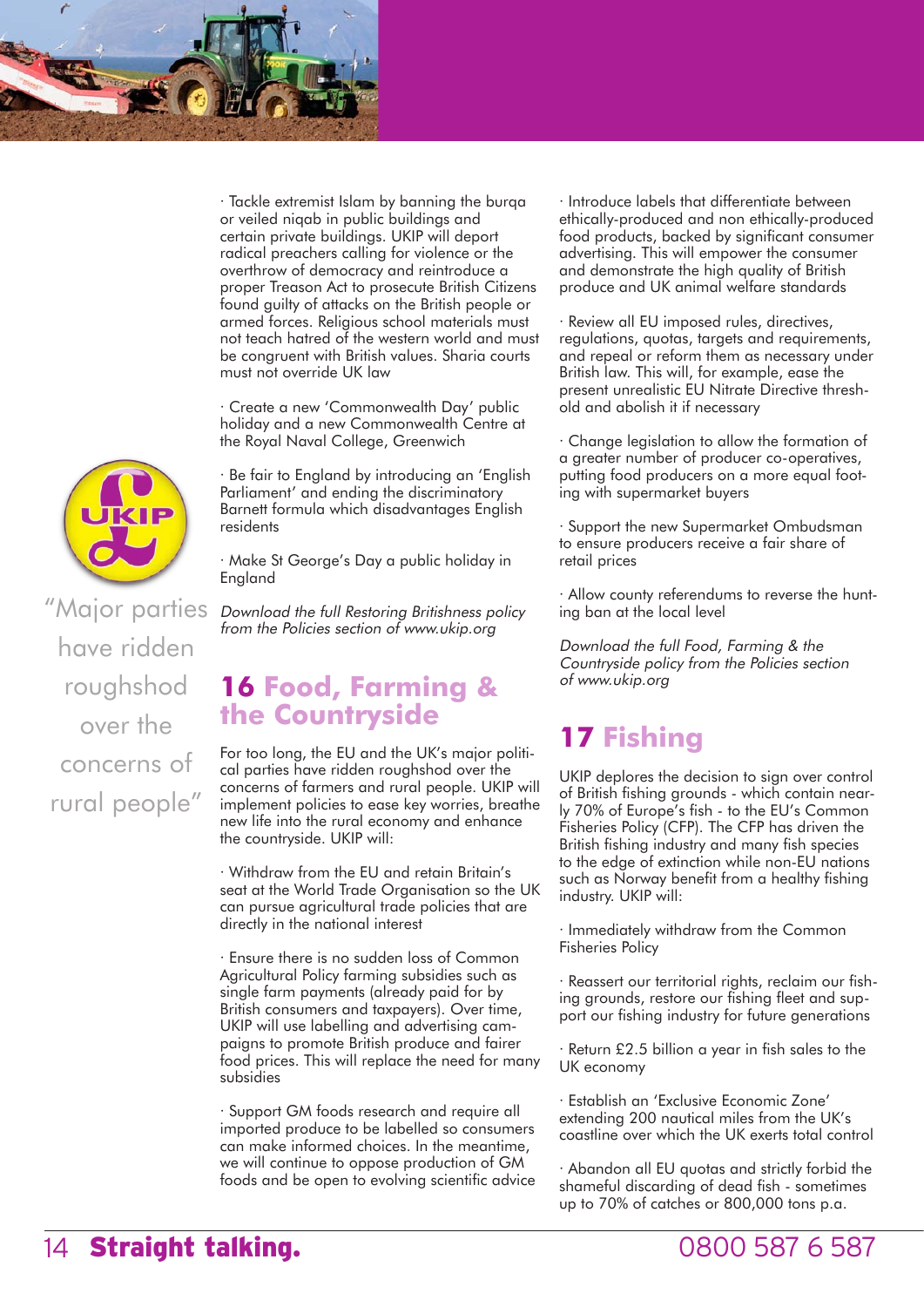

· Require all commercial species of fish caught, regardless of size or species, to be landed and recorded. This will allow the Government to determine how best to manage the recovery of UK fishing grounds. To preserve fish stocks, UKIP will establish a system of moveable 'No Take Zones' allowing fish to spawn and assisting recovery in overfished areas

· Ban all forms of industrial fishing and pair trawling for bass. Industrial trawlers have helped cause a catastrophic decline in key fish species

· Strengthen the UK's Fishery Protection resources to guard British fishing grounds

Download the full Fishing policy from the Policies section of www.ukip.org

### **18 Other Specific Policies**

#### **Animal Welfare**

UKIP believes all animals that share our planet deserve to be treated compassionately by humans and should be spared unnecessary suffering.

Download the full Animal Welfare policy from the Policies section of www.ukip.org

#### **The Post Office & the Royal Mail**

UKIP regards the Royal Mail and our Post Office network as an essential part of the fabric of British life, and will fully support, improve and retain these services.

Download the full Post Office & the Royal Mail policy from the Policies section of www.ukip.org

#### **Pubs & Smoking**

UKIP realises that the local pub is a unique part of British community life, but it is under serious threat from supermarket price undercutting, brewery company indifference and the smoking ban. UKIP supports designated smoking rooms in pubs, clubs and public buildings.

Download the full Pubs & Smoking policy from the Policies section of www.ukip.org

#### **Small Business**

UKIP knows that small and medium-sized companies are the lifeblood of the UK economy and essential to new job creation, but are often overburdened by the State.

Download the full Small Business policy from the Policies section of www.ukip.org